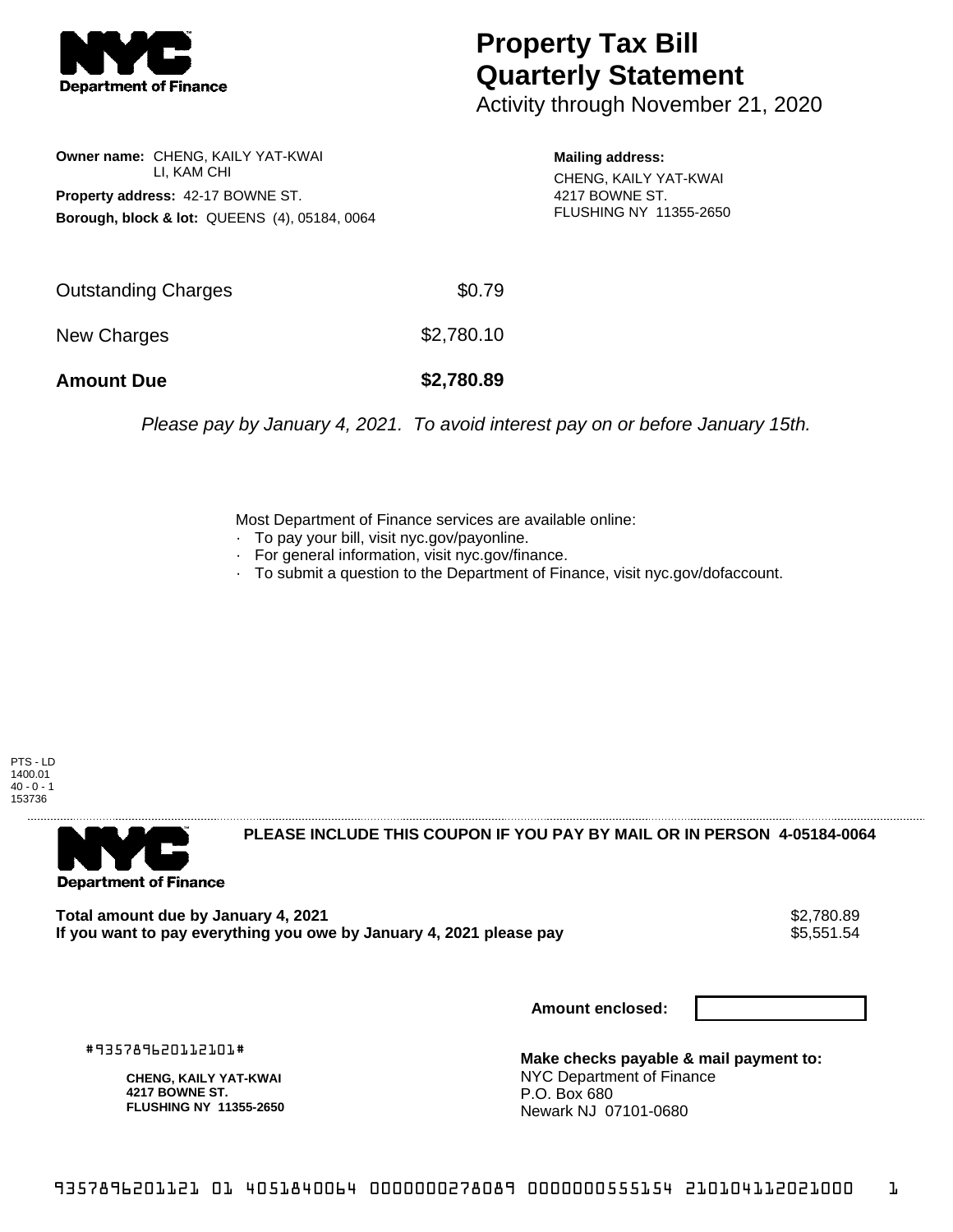

| <b>Billing Summary</b>                                                     | <b>Activity Date Due Date</b>           | Amount       |
|----------------------------------------------------------------------------|-----------------------------------------|--------------|
| Outstanding charges including interest and payments                        |                                         | \$0.79       |
| Finance-Property Tax                                                       | 01/01/2021                              | \$2,812.52   |
| <b>Adopted Tax Rate</b>                                                    |                                         | $$-32.42$    |
| <b>Total amount due</b>                                                    |                                         | \$2,780.89   |
| <b>Tax Year Charges Remaining</b>                                          | <b>Activity Date</b><br><b>Due Date</b> | Amount       |
| Finance-Property Tax                                                       | 04/01/2021                              | \$2,812.52   |
| Adopted Tax Rate                                                           |                                         | $$-32.42$    |
| Total tax year charges remaining                                           |                                         | \$2,780.10   |
| If you want to pay everything you owe by January 4, 2021 please pay        |                                         | \$5,551.54   |
| If you pay everything you owe by January 4, 2021, you would save:          |                                         | \$9.45       |
| How We Calculated Your Property Tax For July 1, 2020 Through June 30, 2021 |                                         |              |
|                                                                            | Overall                                 |              |
| Tax class 1 - Small Home, Less Than 4 Families                             | <b>Tax Rate</b>                         |              |
| Original tax rate billed                                                   | 21.1670%                                |              |
| New Tax rate                                                               | 21.0450%                                |              |
| Estimated Market Value \$1,468,000                                         |                                         |              |
|                                                                            |                                         | <b>Taxes</b> |
| <b>Billable Assessed Value</b>                                             | \$53,149                                |              |
| <b>Taxable Value</b>                                                       | \$53,149 x 21.0450%                     |              |
| <b>Tax Before Abatements and STAR</b>                                      | \$11,185.24                             | \$11,185.24  |
| Annual property tax                                                        |                                         | \$11,185.24  |
| Original property tax billed in June 2020                                  |                                         | \$11,250.08  |
| <b>Change In Property Tax Bill Based On New Tax Rate</b>                   |                                         | $$-64.84$    |

Please call 311 to speak to a representative to make a property tax payment by telephone.

For information about the interest rate charged on late payments, visit nyc.gov/taxbill.

## **Home banking payment instructions:**

- 1. **Log** into your bank or online bill pay website.
- 2. **Add** the new payee: NYC DOF Property Tax. Enter your account number, which is your boro, block and lot, as it appears here: 4-05184-0064 . You may also need to enter the address for the Department of Finance. The address is P.O. Box 680, Newark NJ 07101-0680.
- 3. **Schedule** your online payment using your checking or savings account.

## **Did Your Mailing Address Change?**

If so, please visit us at **nyc.gov/changemailingaddress** or call **311.**

When you provide a check as payment, you authorize us either to use information from your check to make a one-time electronic fund transfer from your account or to process the payment as a check transaction.